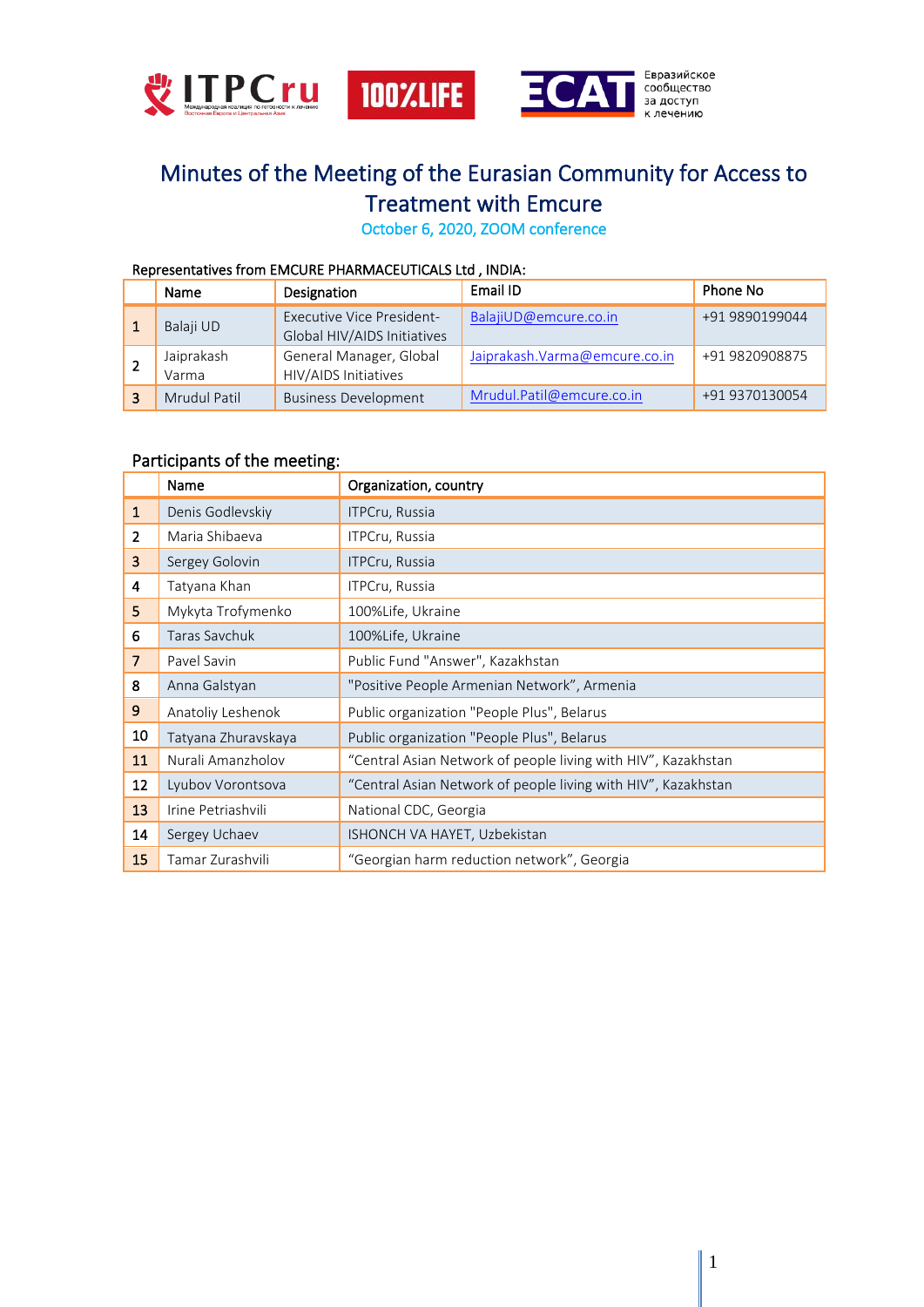Beginning of the meeting. Presentation of the participants.

## Presentation of the company.

We would like to bring to your attention a presentation where we describe drugs and products, production capabilities and geography of the company's activities. The presentation has the following structure: we will talk about the portfolio of EMCURE's ARV drugs tentatively approved by the US Food and Drug Administration (FDA) and products that are Pre-Qualified by World Health Organization (WHO), the sources of our substances, plans for registration of tenofovir, lamivudine, dolutegravir, innovations and new drugs under the development, as well as the company's social responsibility.

FDA-approved ARVs are listed below: a combination of atazanavir/ritonavir tablets, atazanavir capsules in various dosages, efavirenz tablets 600 mg, nevirapine 200 mg, and lamivudine/zidovudine 150 mg and 300 mg, respectively.

| Sr. No         | <b>Product Name</b>                      | <b>Strength</b>                      | (T) USFDA Approval |  |  |  |  |
|----------------|------------------------------------------|--------------------------------------|--------------------|--|--|--|--|
| 1              | Atazanavir Sulfate and Ritonavir Tablets | 300 mg / 100 mg                      | 3/17/2014          |  |  |  |  |
| 2              | Atazanavir Sulfate Capsules              | 300 mg                               | 8/19/2010          |  |  |  |  |
| 3              | Atazanavir Sulfate Capsules              | 100mg / 150mg /<br>200 <sub>mg</sub> | 02/04/2008         |  |  |  |  |
| $\overline{4}$ | Efavirenz Tablets                        | 600 <sub>mg</sub>                    | 12/20/2007         |  |  |  |  |
| 5              | Nevirapine Tablets                       | 200 <sub>mg</sub>                    | 09/28/2007         |  |  |  |  |
| 6              | Lamivudine + Zidovudine Tablets          | 150mg / 300mg                        | 08/08/2007         |  |  |  |  |

The drugs for which the dossier has been filed for obtaining the WHO pre-qualification certificate and FDA approval are provided below. The tenofovir/emtricitabine FDC tablets has received WHO-PQ and the company expects to receive USFDA approval for this product shortly. Similarly Dolutegravir 50 mg tablets has received WHO-PQ while USFDA tentative approval is expected shortly. The tenofovir/emtricitabine/efavirenz (TEE) combination is also pending the FDA approval. The tenofovir/lamivudine/dolutegravir (TLD) combination is expected to receive the WHO pre-qualification certificate and the FDA approval in the coming months. The documents for abacavir/lamivudine/dolutegravir (ALD) combination have been filed and now the drug is pending the FDA approval. The tenofovir alfanamide (TAF)/emtricitabine/dolutegravir (TAFED) combination is also pending the FDA approval.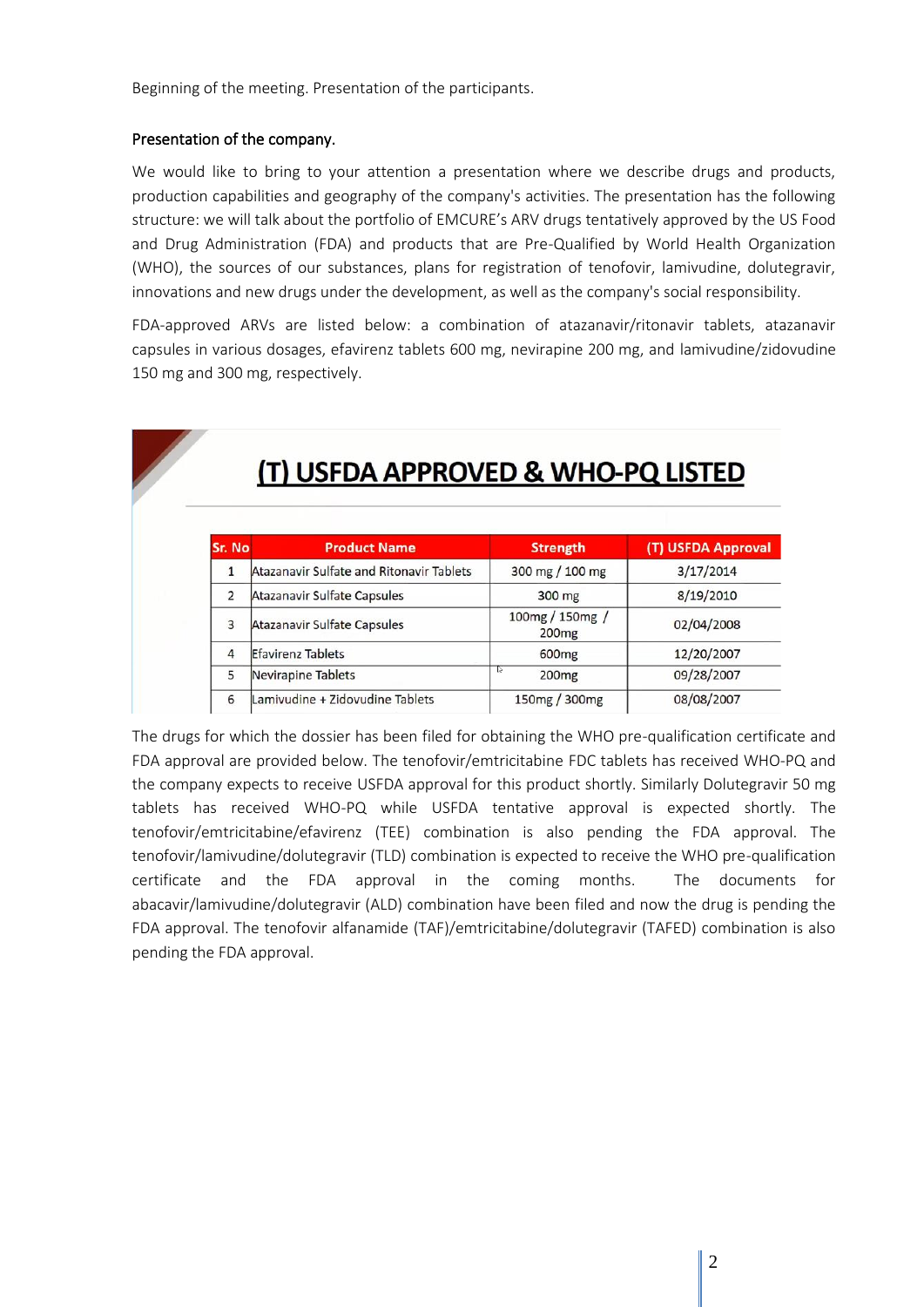# **PRODUCTS AT USFDA/WHO-PQ APPROVAL**

| <b>No</b> | Product                                                                           | <b>USFDA</b>                    | <b>WHO PQ</b>                      |
|-----------|-----------------------------------------------------------------------------------|---------------------------------|------------------------------------|
| 01        | TDF 300mg + FTC 200 mg FDC Tablets                                                | ANDA # 206213                   | APPROVED.<br>Ref no.: HA726        |
| 02        | TDF 300mg + FTC 200mg + EFV600 mg FDC Tablets<br>ANDA # 206584                    |                                 |                                    |
| 03        | Dolutegravir 50 mg Tablets                                                        | ANDA # 210036                   | APPROVED.<br>Ref no.: HA 701       |
| 04        | TDF 300 mg + 3TC 300 mg + DTG 50 mg FDC Tablets                                   | ANDA # 211868<br>FD: June 2018. | APPROVAL AWAITED<br>Ref no.: HA722 |
| 05        | Abacavir 600 mg + Lamivudine 300 mg + Dolutegravir 50<br>mg Tablets               | ANDA #212181<br>FD: Oct 2018    |                                    |
| 06        | Tenofovir Alfanamide 25 mg + Emtricitabine 200 mg +<br>Dolutegravir 50 mg Tablets | NDA #212108<br>FD: Dec 2018     | $\sim$                             |

When developing its registration plan, the company endeavors to cover the maximum number of people living with HIV, as specified in the last column of the slide below. We are making every effort to maximize PLHIV coverage rate over 90%.

| <b>S.NO.</b>            | <b>PRODUCT</b> | <b>LICENSED</b> | <b>APPROVED</b> | <b>PENDING APPROVAL</b> | <b>REGISTERED</b> | <b>FILED</b> |
|-------------------------|----------------|-----------------|-----------------|-------------------------|-------------------|--------------|
| 1                       | TDF/3TC/DTG    | 143             | 6               | 20                      | 35%               | 45%          |
| $\overline{\mathbf{2}}$ | ATV/r          | 112             | 23              | 12                      | 87%               | 9%           |
| 3                       | <b>DTG</b>     | 143             | 15              | 16                      | 60%               | 25%          |
| 4                       | <b>TDF/FTC</b> | 158             | 18              | 12                      | 65%               | 4%           |
|                         |                |                 |                 |                         |                   |              |
| 5                       | TDF/FTC/EFV    | 154             | 20              | 09                      | 66%               | 7%           |
|                         |                |                 |                 |                         |                   |              |
| 6                       | ABC/3TC/DTG    | 127             | $\overline{2}$  | 14                      | 7%                | 55%          |
| 7                       | TAF/FTC/DTG    | 131             | $\mathbf{1}$    | 14                      | 7%                | 32%          |

# **IN-country Registrations**

The next important information concerns the registration status of ARVs in the Eastern Europe and Central Asia region (hereinafter - EECA). Let's consider some examples.

Russian Federation: The dossiers are available for registration in the Russian Federation of the following combinations: tenofovir/emtricitabine; tenofovir/emtricitabine/efavirenz. No dossier has been filed for tenofovir/lamivudine/dolutegravir, since dolutegravir is protected by a patent in Russia. The atazanavir/ritonavir combination is already registered and supplied to the country. The tenofovir/emtricitabine combination is ready for registration in Russia. Documents for other drugs containing dolutegravir are currently not being filed for registration due to a valid patent.

Ukraine: Registered products in Ukraine are Tenofovir/emtricitabine/efavirenz, tenofovir/lamivudine/dolutegravir, tenofovir/emtricitabine (TE), dolutegravir &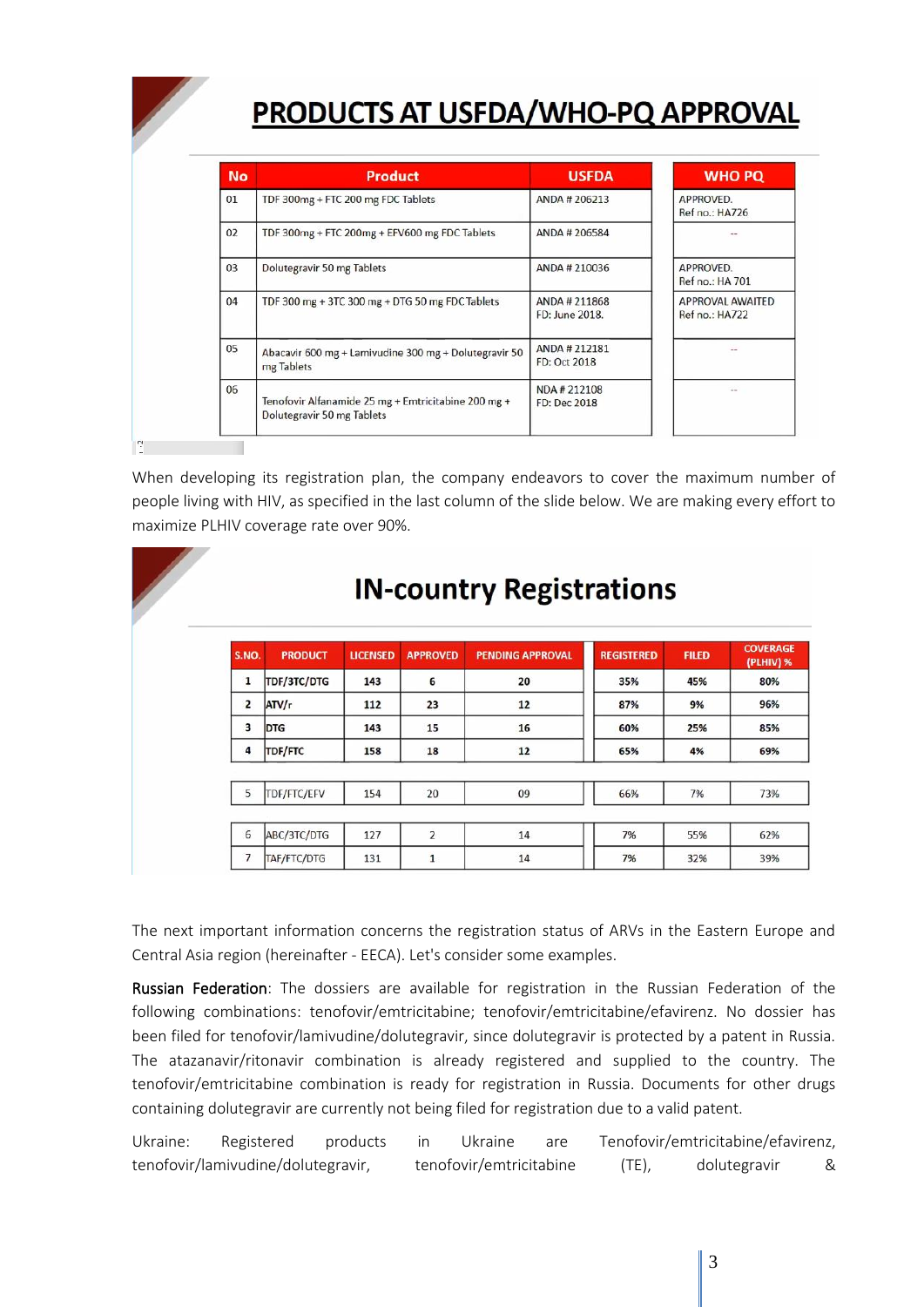abacavir/lamivudine/dolutegravir. Products pending registration are atazanavir/ritonavir and TAF/emtricitabine/dolutegravir.

Uzbekistan: TLD, ATV/r, TE, DTG, ALD have been registered, documents for TAFED have been filed for registration, and TEE we would like to understand if it is required.

Kazakhstan: TE has been registered; documents for TEE, ATV/r are planned for filing in 2020, drugs with dolutegravir are under patent protection.

Belarus: documents for ATV/r, TE are planned for filing in 2020; TEE and drugs with dolutegravir are under patent protection.

Moldova: documents for TLD, TE, DTG are planned for filing in 2020; documents for ATV/r, ALD, TAFED are scheduled for filing; the decision on TEE will be made later.

Tajikistan: documents for DTG have been filed for registration; documents for TLD, ATV/r, TE are planned for filing in 2020; documents for ALD, TAFED are scheduled for filing; the decision on TEE will be made later.

Georgia: documents for ATV/r, TE, DTG, ALD, TAFED are planned for filing; the decision on TEE will be made later.

Azerbaijan: documents for TEE, ATV/r, TE are planned for filing; drugs with dolutegravir are under patent protection.

Kyrgyzstan: documents for DTG have been filed for registration; documents for TLD, ATV/r, TE are planned for filing in 2020; documents for ALD, TAFED are scheduled for filing; the decision on TEE will be made later.

Armenia: documents for TLD, ATV/r, TE, DTG are planned for filing in 2020; documents for ALD, TAFED are scheduled for filing; documents for TEE are not planned for filing.

In general, the company has a registration plan in each country with the dossier filing dates, except for patented drugs.

## CIS country's Regulatory status/plans

|                | <b>Rank Country</b> | <b>PLHIV</b><br>in '000 | <b>TEE</b>        | <b>TLD</b>        | ATV/R                             | TE                                | <b>DTG</b>        | <b>ALD</b>       | <b>TAFED</b>     |
|----------------|---------------------|-------------------------|-------------------|-------------------|-----------------------------------|-----------------------------------|-------------------|------------------|------------------|
| 1              | Russia              | 998                     | Review            | TG 2029           | <b>Registered</b>                 | Review                            | TG-2029           | TG-2029          | <b>DTG-2029</b>  |
| $\overline{2}$ | Ukraine             | 240                     | Registered        | Registered        | Filed                             | Registered                        | Registered        | Registered Filed |                  |
| 3              | <b>Uzbekistan</b>   | 52                      | Review            | <b>Registered</b> | Registered                        | Registered                        | Registered        | Registered Filed |                  |
| 4              | Kazakhstan          | 26                      | Filing in Oct -20 | 0805-016          | Filing in Oct -20                 | Registered                        | TG-2030           |                  | LD-2031 DTG-2030 |
| 5              | <b>Belarus</b>      | 19                      | Fv 2021           | <b>DEG-2030</b>   |                                   | Filing in Nov-20 Filing in Nov-20 | <b>DTG-2030</b>   | <b>M.D.2031</b>  | DTG-2030         |
| 6              | Moldova             | 15                      | <b>TBD</b>        | Filing in Nov-20  | Planned                           | Filing in Oct -20                 | Filing in Oct -20 | Planned          | Planned          |
| 7              | Tajikistan          | 14                      | TBD               | Filing in Dec-20  | Filing in Nov-20 Filing in Dec-20 |                                   | Filed             | Planned          | Planned          |
| 8              | Georgia             | 12                      | <b>TBD</b>        | <b>TBD</b>        | Planned                           | Planned                           | Planned           | Planned          | Planned          |
| 9              | Azerbaijan          | 9                       | <b>Planned</b>    | $-3025$           | Planned                           | Planned                           | 316-2026          | $10 - 2032$      | DTG-2026         |
| 10             | Kyrgyzstan          | 9                       | <b>TBD</b>        | Filing in Dec-20  | Filing in Nov-20 Filing in Dec-20 |                                   | Filed             | Planned          | Planned          |
| 11             | Afghanistan         | 8                       | <b>TBD</b>        | <b>TBD</b>        | Planned                           | Planned                           | Planned           | Planned          | Planned          |
| 12             | Armenia             | 3                       | No Plan           | Filing in Nov-20  | Filing in Oct -20                 | Filing in Oct-20                  | Filing in Oct -20 | Planned          | Planned          |
| 13             | Mongolia            |                         | <b>TBD</b>        | <b>TBD</b>        | TBD                               | <b>TBD</b>                        | TBD               | <b>TBD</b>       | <b>TBD</b>       |
| 14             | Turkmenistan        |                         | TBD               | TBD               | TBD                               | TBD                               | TBD               | <b>TBD</b>       | TBD              |
|                | Total               | 1,406                   |                   |                   |                                   |                                   |                   |                  |                  |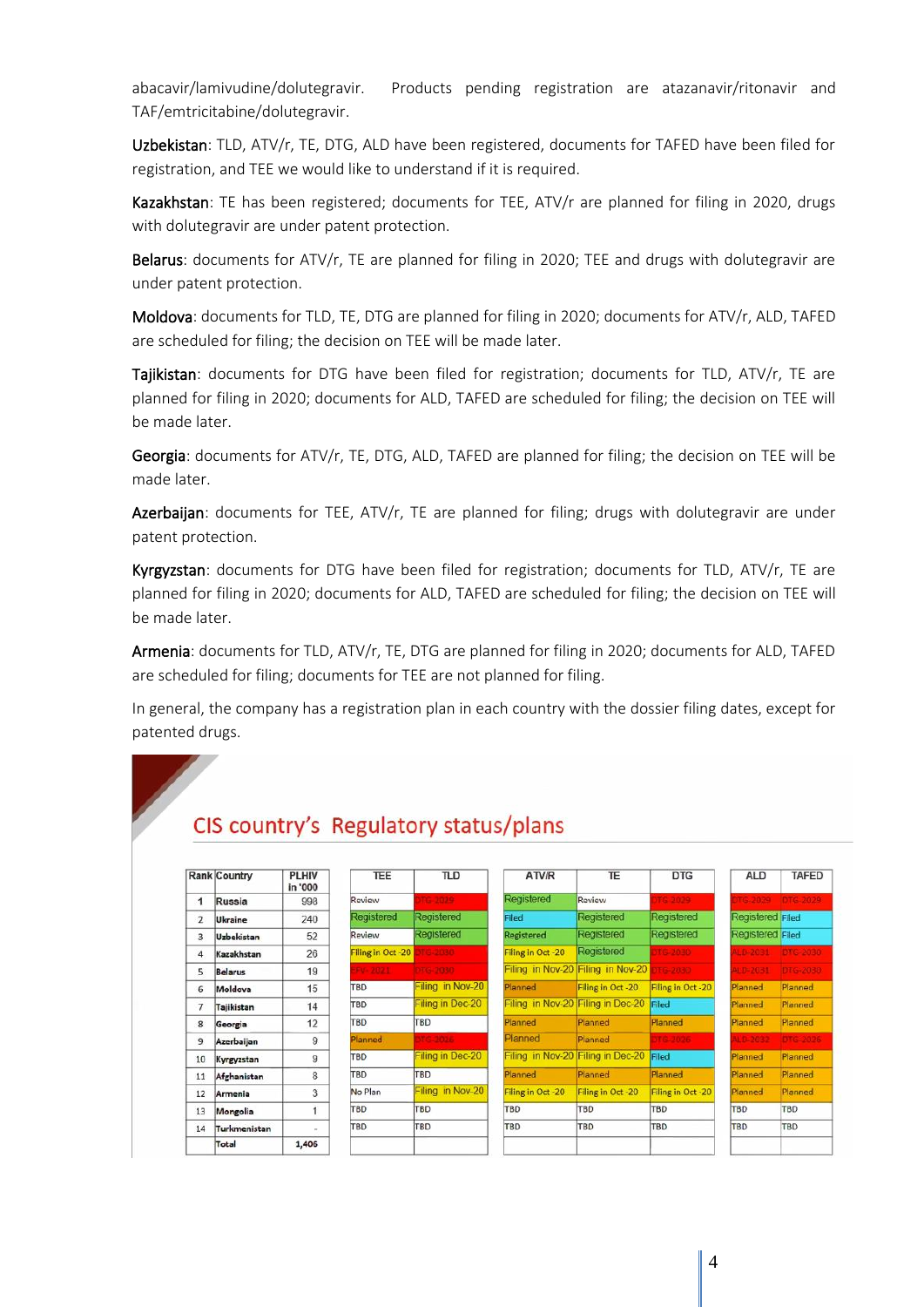Question: Do you have information and plans for such countries as Mongolia and Turkmenistan?

**Response:** At the moment, the company has no contacts in these countries. It is necessary to study information on the ARV drugs and regimens used, familiarize with the regulatory and procurement authorities. If any of those present have the necessary contacts, we will be pleased if you share this information with us.

Question of the company to the participants: Which regimen is currently used more frequently in Uzbekistan: tenofovir/emtricitabine/efavirenz or tenofovir/lamivudine/dolutegravir?

Response of the representative from Uzbekistan: Initially, the first regimen was used, but now the transition to the dolutegravir regimen takes place, although tenofovir/emtricitabine/efavirenz and tenofovir/lamivudine still prevail. Dolutegravir is in the process of inclusion in national protocols.

Question of the company to the participants: Do we understand correctly that in this case for us it makes little sense to register a regimen including efavirenz in Uzbekistan? A similar situation is in Kazakhstan, where dolutegravir is patented, and we have the opportunity to register tenofovir/emtricitabine/efavirenz. Perhaps, the country representatives could comment on this situation?

Response of the representative from Uzbekistan: Logically, I think this is the case.

Response of the representative from Kazakhstan: The dosage of efavirenz proposed by the company is 600 mg, while the preferred dosage is 400 mg. But registration of efavirenz 600 mg would also be beneficial as it would create healthy competition in the market.

Comment of the Company: We plan to include efavirenz 400 mg in our portfolio.

Question of the company to the participants: The question concerns such countries as Moldova, Tajikistan and Georgia: our company is filing documents for registration of the tenofovir/lamivudine/dolutegravir combination and is considering the possibility of registration of tenofovir/emtricitabine/efavirenz 600mg. Perhaps, the country representatives could comment on this situation?

Response of the representative from Georgia: We still cannot give any comments, but we will provide the information to our ARV procurement specialists and request feedback from them.

Question: In 2020, Belarus purchased some unregistered ARVs that are pre-qualified by WHO. Did the company participate in the procurement? If so, what were the obstacles? According to our information, the company did not become a supplier of these drugs.

Response: Our company was not aware of these tenders and, therefore, did not participate therein. If there is an opportunity to present our company to the relevant authorities in Belarus, in the future we will be able to participate and supply the necessary drugs. The table shows that we can supply atazanavir/ritonavir and tenofovir/emtricitabine to the country.

Comment of the representative from Belarus: We are planning a zoom meeting with companies that have in their portfolio drugs with the WHO pre-qualification certificate, and we invite Emcure to participate therein.

The following table shows the production capabilities of the company, for example, we produce about 800,000 units of atazanavir/ritonavir per month, and in the future we plan to increase the volume up to 1,400,000 units. We also pay attention to the fact that now the tablet size is very small and the shelf life is 36 months. We would like to note that our company supplies ARVs to 75 countries of the world.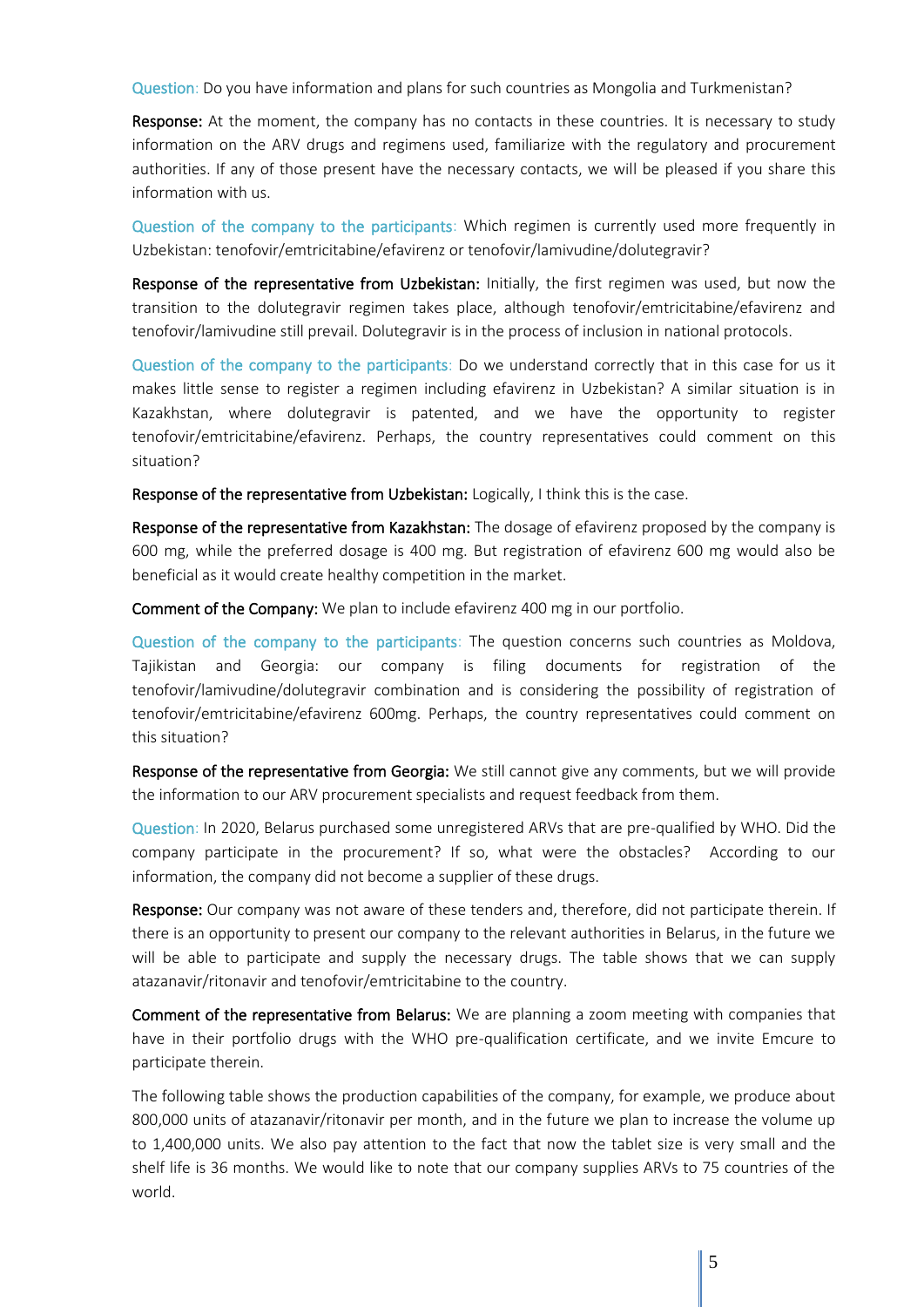

# **ATV /r Tablets**

### ATV/r Tablets (30's) Capacity Ramping

|                                     | <b>Submission Batch</b> | <b>Initial Capacity</b> | <b>Expanded Capacity</b> | <b>Future scale up</b> |
|-------------------------------------|-------------------------|-------------------------|--------------------------|------------------------|
| Pack Size of 30 Tablets 5,000 Packs |                         | 21,333 Packs            | 32,000 Packs             | 32,000 Packs           |
| Monthly output                      | 125,000 Packs           | 500,000 Packs           | 800,000 Packs            | 1,440,000 Packs        |

### **ATV/r Tablet Comparison**

| <b>Parameter</b>    | <b>Emcure</b> | <b>Other US-FDA approved Product</b> |
|---------------------|---------------|--------------------------------------|
| Weight (mg)         | 1,691         | 2.025                                |
| Thickness (mm)      | 8.2           | 10.0                                 |
| Shelf Life (months) | 36            | 24                                   |

The figure below shows how the tablet size has changed over time.



On the next slide, among others, there is information that combined three-component drugs are produced by our factories with a volume of up to 3 million packages per month.



# **TEE/TLE/TLD Production**

| <b>Equipment</b>                 | <b>Existing Capacity</b>             | <b>Expanded Capacity</b>                 |  |
|----------------------------------|--------------------------------------|------------------------------------------|--|
| <b>Batch Size</b>                | 900,000 Tablets                      | 1,500,000 Tablets                        |  |
| <b>Rapid Mixer</b><br>Granulator | 1,200L x3 Nos,<br>4,000L x 1 blender | 1,200L x 6Nos,<br>4,000L blender x 2 Nos |  |
| Compression<br>Machine           | 1 x 53 Station Korsch Bilayer        | 2 x 53 Station Korsch<br>Bilayer         |  |
| Capacity/Month<br>(30's T)       | 1.2 Mio packs                        | 3.0 Mio Packs                            |  |

Information about where the company obtains active pharmaceutical ingredients for the production of drugs is provided below. There are several such sources: Emcure KK, Emcure-F2, Laurus, Mylan and Hetero. An extensive network of suppliers allows the company to minimize possible risks of interruptions.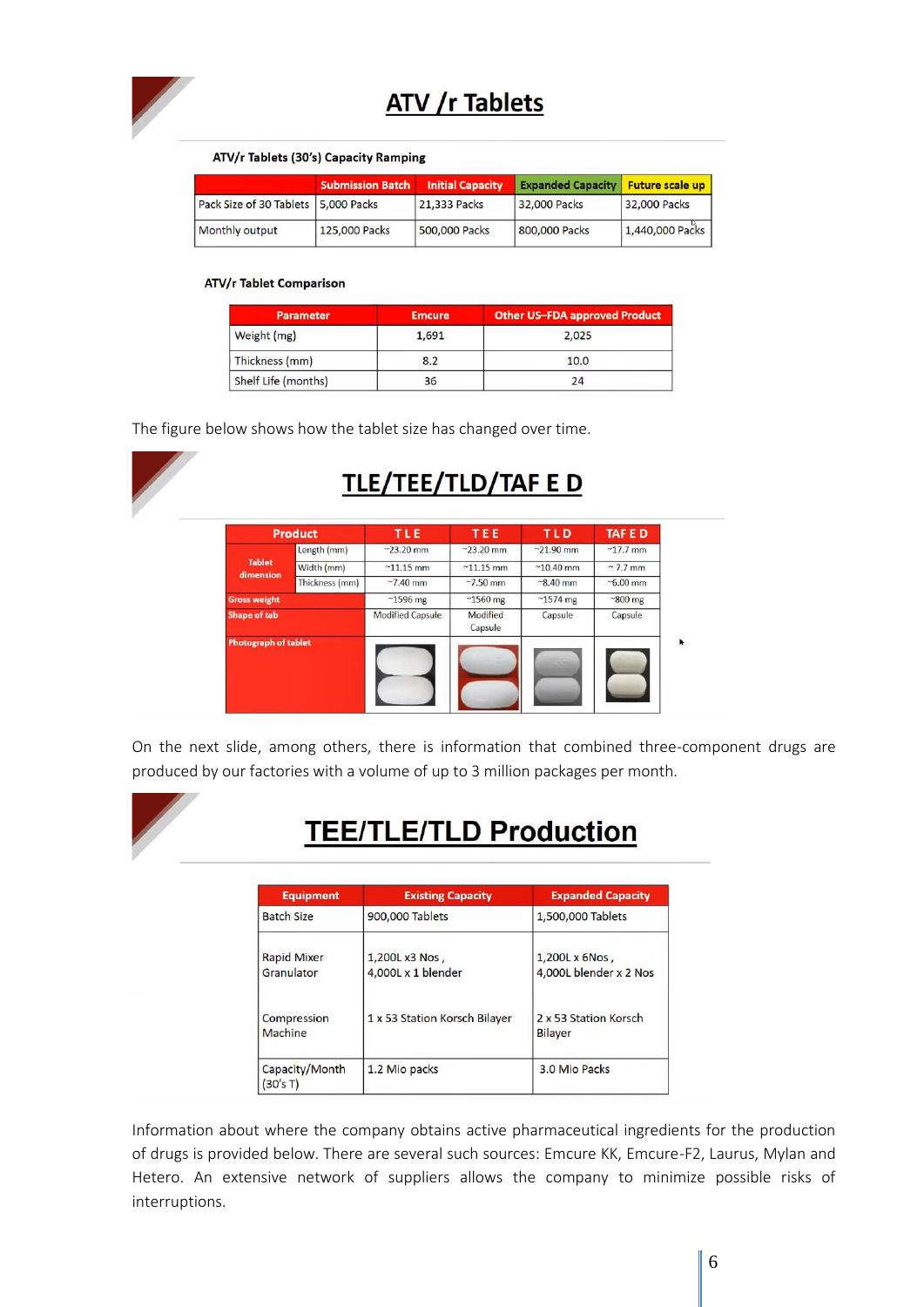

## **API SOURCES**

| s.<br>No     | <b>API</b>            | Source 1         | Source 2               | Source 3           | Source 4 | Source 5 |
|--------------|-----------------------|------------------|------------------------|--------------------|----------|----------|
| $\mathbf{1}$ | Atazanavir<br>Sulfate | <b>Emcure KK</b> | Emcure DMF @<br>Laurus | --                 |          |          |
| 2            | Ritonavir             | <b>Emcure KK</b> | Emcure-F <sub>2</sub>  | Emcure @<br>Laurus | Mylan    | Laurus   |
| 3            | Efavirenz             | <b>Emcure KK</b> | Laurus                 | --                 |          |          |
| 4            | <b>TAF</b>            | <b>Emcure KK</b> | Laurus                 | --                 |          |          |
| 5            | Dolutegravir          | <b>Emcure KK</b> | Laurus                 | --                 |          |          |
| 6            | Darunavir             | <b>Emcure KK</b> | Laurus                 | --                 |          |          |
| 7            | <b>Maraviroc</b>      | <b>Emcure KK</b> | --                     | --                 |          |          |
| 8            | TDF*                  | <b>Emcure KK</b> | Laurus                 | <b>Hetero</b>      |          |          |
| 9            | Lamivudine*           | Laurus           |                        | --                 |          |          |
|              | 10 Emtricitabine*     | Laurus           |                        | --                 |          |          |
|              | 11 Abacavir           | Laurus           | --                     | --                 |          |          |

\* Under Development at Emcure.

**Emcure** 

The following figure shows the company's capabilities for the production of active substances.

| D<br>Drug Substance Capacity |                |                             |                              |  |  |  |  |
|------------------------------|----------------|-----------------------------|------------------------------|--|--|--|--|
|                              | <b>Product</b> | <b>Monthly API Capacity</b> | <b>Equivalent 30 T Packs</b> |  |  |  |  |
|                              | Atazanavir     | 8 <sub>MT</sub>             | 0.88 Million                 |  |  |  |  |
| 2                            | Ritonavir      | 3.5 MT                      | 1.17 Million                 |  |  |  |  |
| 3                            | <b>DTG</b>     | 5 MT                        | 3.32 Million                 |  |  |  |  |
| $\overline{4}$               | <b>TAF</b>     | 2.5 MT                      | 3.32 Million                 |  |  |  |  |

Drugs that are currently under development are listed below. The company is negotiating with the patent holders of prolonged innovative drugs pending the FDA approval. Thereafter, it is planned to proceed to development.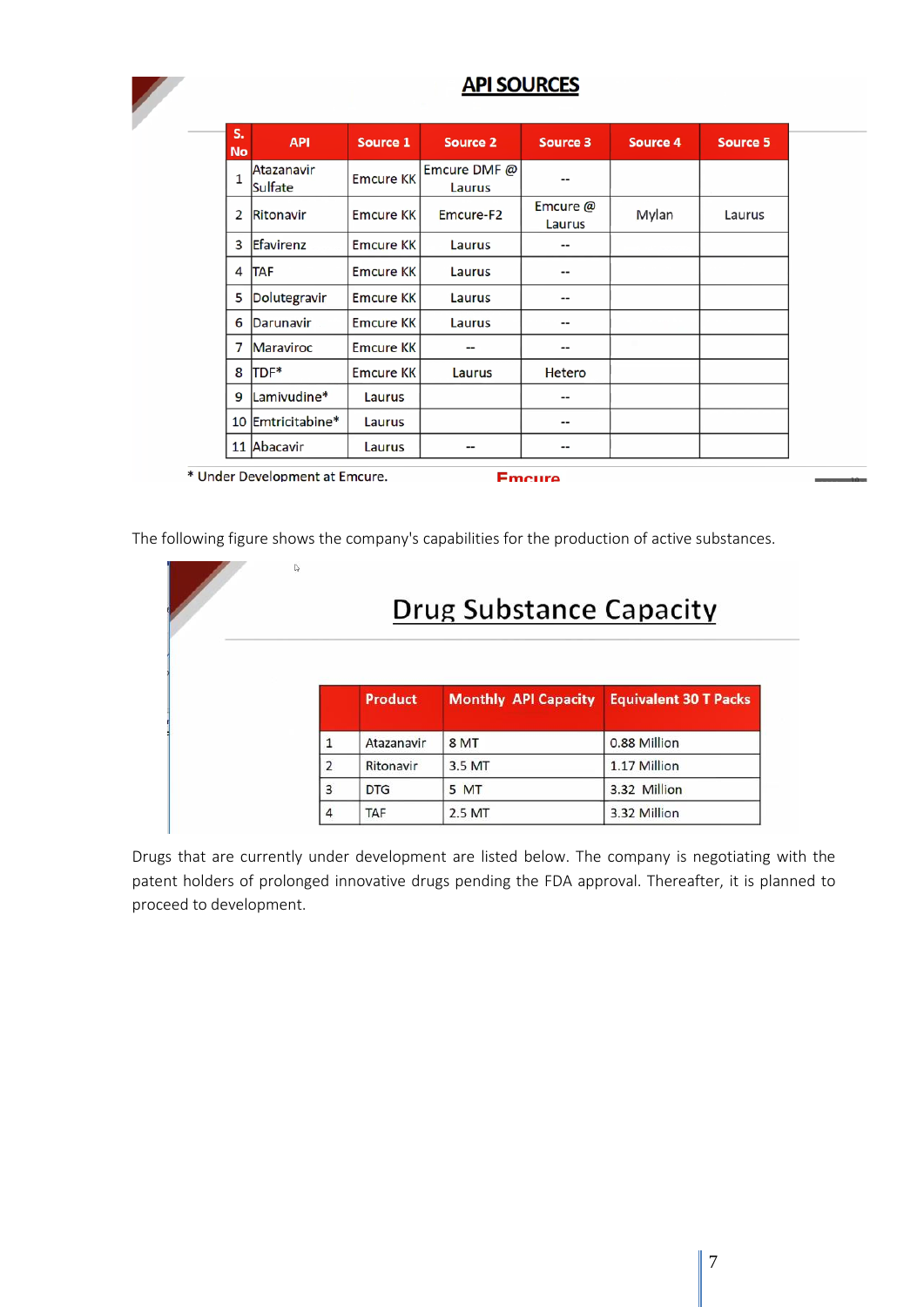

# **Products under Development**

- DTG 50 mg + 3TC 300 mg tabs  $1.$
- Emtricitabine 200 mg + TAF 25 mg FDC tabs.  $2.$
- 3. Darunavir 800 mg + Ritonovir 100mg FDC Tabs.
- Darunavir 600 mg+ Ritonovir 100mg FDC Tabs.  $\overline{4}$ .
- Abacavir 60 mg + Lamivudine 30 mg + Dolutegravir 5 mg dispersible FDC tabs 5.
- Long acting Injectable (Nano) Cabotegravir Injections. 6.
- 7. Long Acting Injectable (Nano) Rilpivarine injections.

I would like to talk a little about our innovations. We have developed the atazanavir/ritonavir combination in a single tablet.

For improving the adherence, we offer atazanavir/ritonavir and tenofovir/emtricitabine in a single blister.

Another example of a package containing the entire regimen is atazanavir/ritonavir and tenofovir/lamivudine.

Also in our portfolio there is a unique drug - maraviroc, it is produced by Pfizer in Germany, and we are the only company in the world that has its generic - a tablet 150 mg. We manufacture both the substance and the entire tablet.

We also have an improved formulation of nevirapine, which is a single-dose extended release tablet containing a full dose of 400 mg.

The company also has the darunavir/ritonavir combination in a single tablet. Two versions are available Darunavir 800 + Ritonavir 100 mg tablets & Darunavir 600 + Ritonavir 100 mg tablets.

As you can see from the rating below, our company occupies over 50% of the Indian market and ranks first. This is an example of Emcure's acceptance by Doctors and Pharmacists.

|                          | AIOCD AUGUST 2020- INDIA |          |                       |                                          |  |  |  |  |
|--------------------------|--------------------------|----------|-----------------------|------------------------------------------|--|--|--|--|
| <b>RANK</b>              | <b>CORPORATE</b>         |          | MAT AUG 19 MAT AUG 20 | <b>MAT Value Growth</b><br><b>AUG 20</b> |  |  |  |  |
| 1                        | <b>EMCURE</b>            | 19.3     | 25.6                  | 32                                       |  |  |  |  |
| $\overline{2}$           | <b>CIPLA</b>             | 11.0     | 15.2                  | 38                                       |  |  |  |  |
| 3                        | <b>MYLAN</b>             | 3.3      | 3.3                   | $\mathbf 0$                              |  |  |  |  |
| 4                        | <b>HETERO</b>            | 4.1      | 2.6                   | $-37$                                    |  |  |  |  |
| 5                        | <b>MSD</b>               | 0.0      | 0.0                   | $-45$                                    |  |  |  |  |
| 6                        | <b>SUN</b>               | 0.1      | 0.0                   | $-96$                                    |  |  |  |  |
| $\overline{\phantom{a}}$ | <b>AUROBINDO</b>         | $\Omega$ | $\Omega$              | $\Omega$                                 |  |  |  |  |
|                          | <b>TOTAL</b>             | 37.8     | 46.7                  | 23                                       |  |  |  |  |

As a part of the company's activities, we support social projects and initiatives, for example, dedicated to World AIDS Day, street events intended to draw attention to the stigma of people living with HIV, as well as various street promotions. In addition, within the framework of cooperation with the Network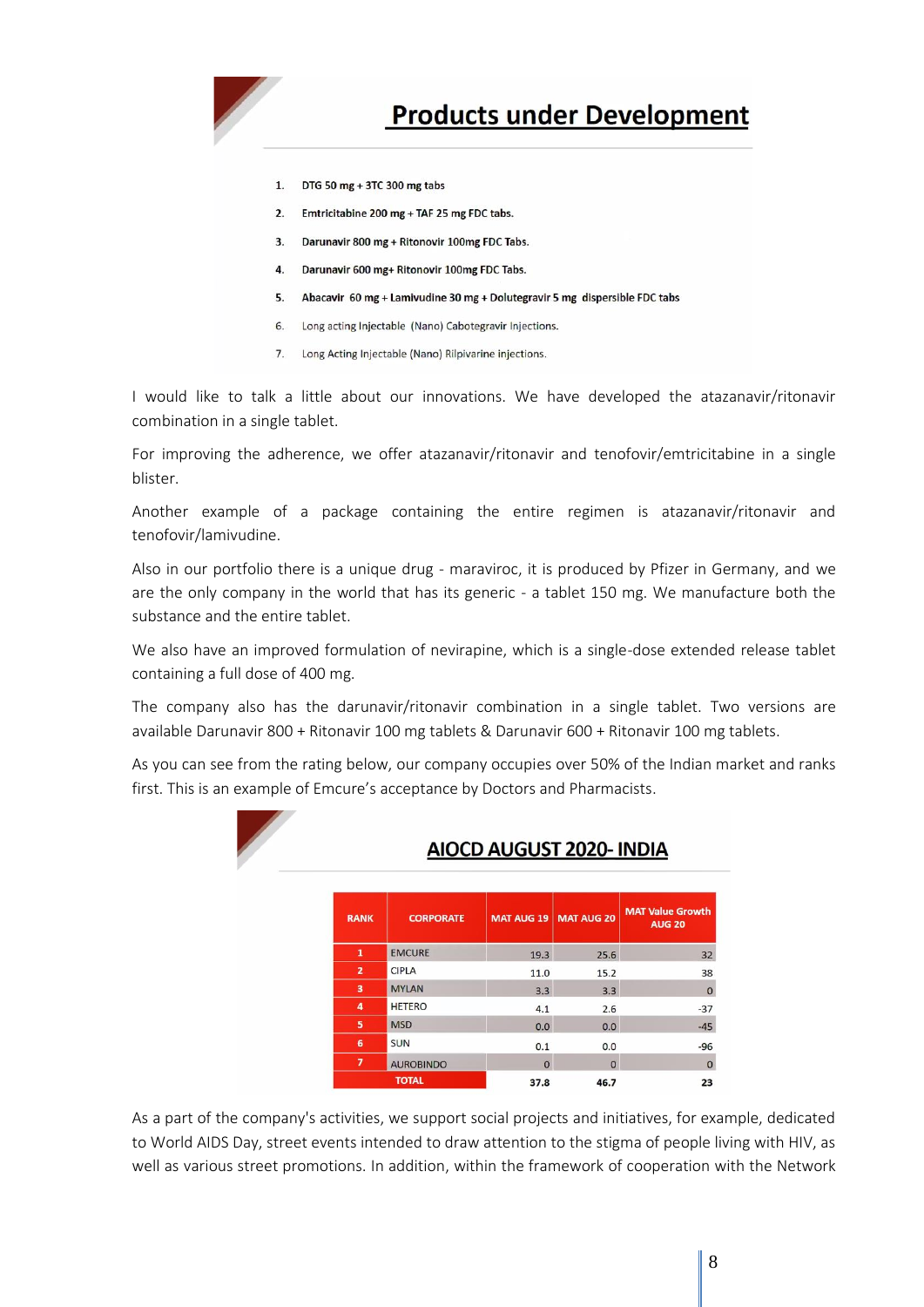of People Living with HIV, our company has opened a specialized pharmacy. We also take part in international meetings and conferences.

Question: How the Covid-19 pandemic affected the drug delivery dates? What is the duration of the cycle from the signing of the contract to the shipment of the drug to the customer?

Response: Initially, there were small delays in supplies, but now, since the pandemic continues for 6 months, we have established processes and are ready to supply drugs within the time frames specified in the contracts.

Question: Does the company have plans to register bictegravir or its combinations?

**Response:** We have a license to manufacture bictegravir, but the drug is still not featuring in WHO guidelines nor featuring in WHO EOI. In addition, it cannot be used by HIV-infected patients with tuberculosis co-infection who are on rifampicin therapy Safety of administration to pregnant women and children is yet to be concluded. In general, the company is waiting for the inclusion of bictegravir in the WHO recommendations. We would also like to note that the drug development and registration cycle is approximately two years or more. In this regard, another option is to continue working with the Patent Pool to expand the license for dolutegravir. Algeria was recently included in the license. In case of successful negotiations with the patent holder, it will be easier to supply dolutegravir, since there are more suppliers and, therefore, the price will be lower.

Question: Question regarding darunavir 600 mg. Can you confirm that your version of the drug does not infringe the current patent for the amorphous form of ethanolate? Do you plan to supply the drug to EECA countries?

Response: Our drug is a generic of the drug (solvated form) manufactured by Janssen, the patent for which expires in 2023. We see no reason to develop an amorphous form of darunavir, since by the time of its manufacture the patent will have expired. In addition, darunavir/ritonavir is more expensive than atazanavir/ritonavir and lopinavir/ritonavir.

Question: Does the company plan to supply a generic of lopinavir/ritonavir? Do you have any ideas for promoting boosted atazanavir as AbbVie no longer uses its patent for temperature-resistant ritonavir?

Response: Our portfolio includes lopinavir/ritonavir, atazanavir/ritonavir, and darunavir/ritonavir. Strategically, the consumption of lopinavir/ritonavir in the world is decreasing, while the consumption of atazanavir/ritonavir is growing, respectively, it would be more reasonable for us to focus on atazanavir/ritonavir, as well as darunavir/ritonavir, and to introduce the latter into circulation after 2023, when the patent for darunavir expires. AbbVie has informed us about worldwide withdrawal of Ritonavir patents.

Question: Is it planned to launch the dolutegravir/lamivudine combination? In Kazakhstan, this combination is already included in the national recommendations.

Response: The drug is under development, we plan that next year it will be ready for release, and we will file documents for registration.

Question: Let's talk about tuberculosis. As you told us earlier, the company does not manufacture bedaquiline. Perhaps, you have other drugs for the treatment of MDR-TB in your portfolio, are there any negotiations and are there plans to expand the list of drugs?

Response: We understand that bedaquiline is a good drug, we are thinking about its manufacture and are ready to negotiate with innovative companies for a license. Do you have any suggestions for specific drugs for the treatment of MDR-TB?

Response: Bedaquiline, delamanid, linezolid, rifapentine, rifampicin, clofazimine.